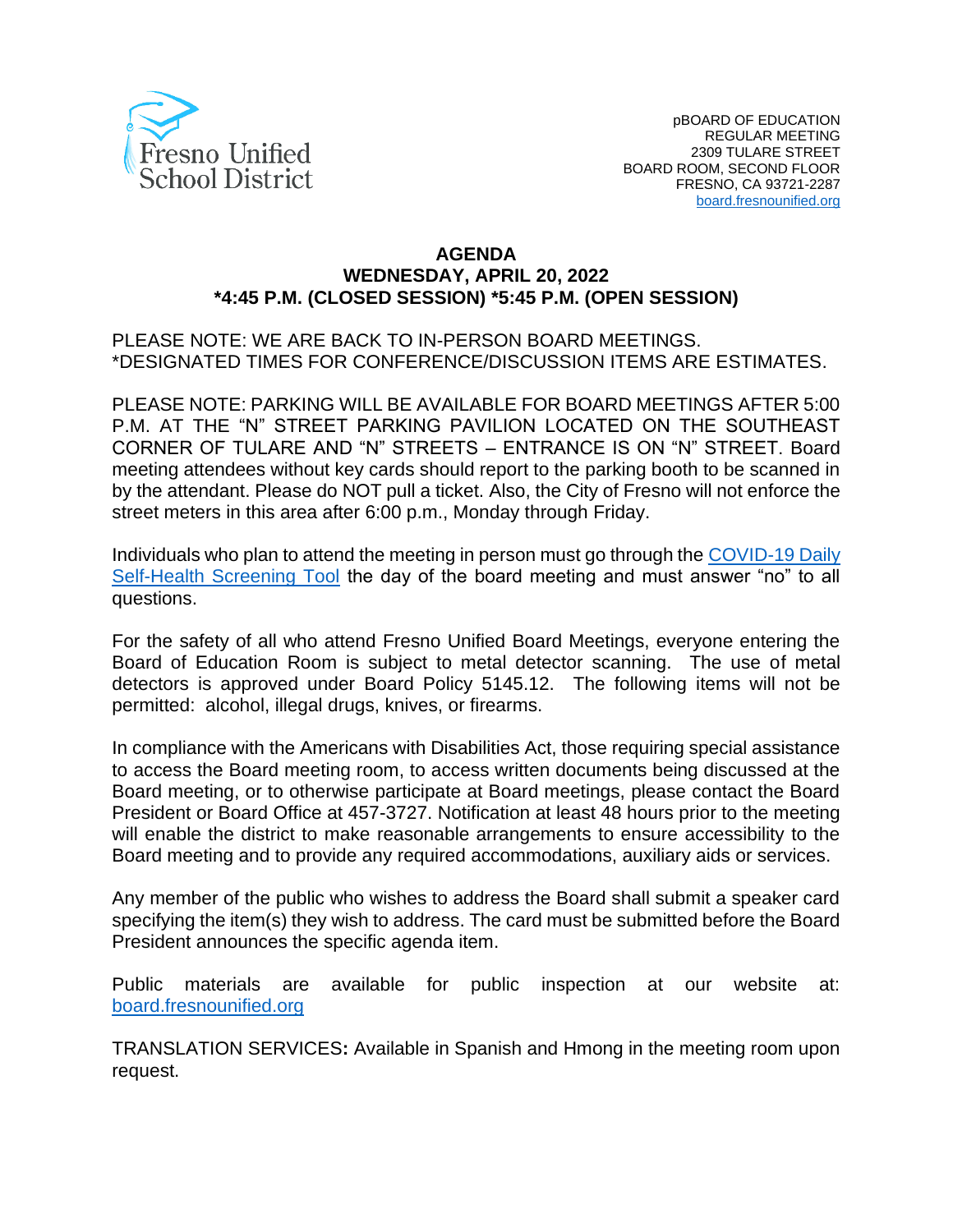### **\*4:45 P.M**.

**CALL** Meeting to Order **OPPORTUNITY** for Public Comment on Closed Session Agenda Items **RECESS** for Closed Session to discuss the following**:**

- 1. Student Expulsions Pursuant to Education Code Section 35146.
- 2. Conference with Labor Negotiator (Government Code Section 54957.6); FUSD Negotiator(s): Paul Idsvoog; Employee Organizations(s): FTA, CSEA, Chapter 125, CSEA, Chapter 143, SEIU, Local 521, FASTA/SEIU, Local 521/CTW, CLC, Fresno Unified Building & Construction Trades/FTA; International Association of Machinists and Aerospace Workers (IAMAW), Unrepresented Employees: All Management, Confidential, and Supervisory Employees.
- 3. Public Employee Discipline/Dismissal/Release/Reassignment/Resignation.
- 4. Public Employment/Appointment (Government Code Section 54957).
	- a. Executive Director
- 5. Conference with Legal Counsel Anticipated/Pending/Threatened Litigation (Government Code Section 54956.9(d)(2)).
	- a. Sarah Chun v. Fresno Unified Workers' Compensation Fresno Unified Case No. 2015-0326

**\*5:45 P.M., RECONVENE** and report action taken during Closed Session, if any.

### **PLEDGE OF ALLEGIANCE**

A Trustee will lead the flag salute.

## **HEAR Report from Superintendent**

### **OPPORTUNITY for Public Comment on Consent Agenda Items**

**ALL CONSENT AGENDA** items are considered routine by the Board of Education and will be enacted by one motion. There will be no separate discussion of items unless a Board member so requests, in which event, the item(s) will be considered following approval of the Consent Agenda.

## **A. CONSENT AGENDA**

### **A-1, APPROVE Personnel List**

Included in the Board binders is the Personnel List, Appendix A, as submitted. The Superintendent recommends approval. Fiscal impact: There is no fiscal impact to the district at this time. Contact person: David Chavez, telephone 457-3548.

**A-2, ADOPT Findings of Fact and Recommendations of District Administrative Board**

The Board of Education received and considered the Findings of Fact and Recommendations of District Administrative Panels resulting from hearings on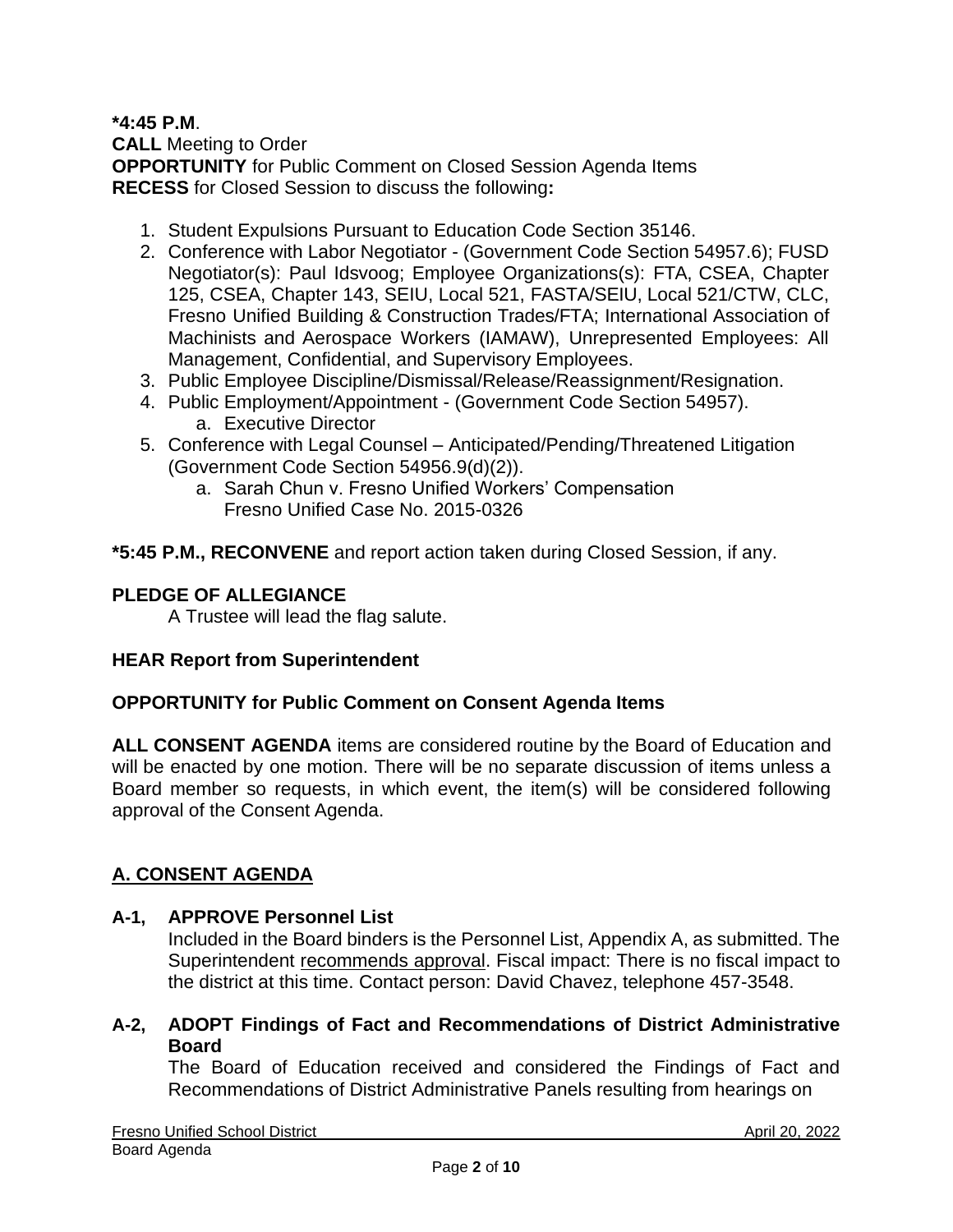expulsion and readmittance cases conducted during the period since the April 06, 2022 Regular Board Meeting. The Superintendent recommends adoption. Fiscal impact: There is no fiscal impact to the district at this time. Contact person: Kim Mecum, telephone 457-3731.

### **A-3, APPROVE Minutes from Prior Meeting**

Included in the Board binders are the draft minutes for the April 06, 2022 Regular Board Meeting. The Superintendent recommends approval. Fiscal impact: There is no fiscal impact to the district at this time. Contact person: Dr. Robert G. Nelson, telephone 457-3884.

### **A-4, ADOPT Resolution in the Matter of Declaring Certification of the April 12, 2022 Special Election**

Included in the Board binders is a resolution in the matter of Declaring Certification of the April 12, 2022 special election. Adoption of the resolution officially declares certification of the April 12, 2022 special election resulting in one member being elected to the Fresno Unified School District Board of Education to fill vacant Trustee Area 5 seat. The Superintendent recommends adoption. Fiscal impact: There is no fiscal impact to the district at this time. Contact person: Ambra O'Connor, telephone 457-3838.

### **A-5, ADOPT Resolution Proclaiming May 2 – 6, 2022 as Teacher/Substitute Teacher Appreciation Week**

Included in the Board binders is a resolution proclaiming May 2 - 6, 2022 as Teacher/ Substitute Teacher Appreciation Week. Fresno Unified teachers and substitute teachers work collaboratively with the Board of Education, Superintendent, administrators and staff in support of increasing student achievement and preparing career ready graduates. The Superintendent recommends adoption. Fiscal impact: There is no fiscal impact to the district at this time. Contact person: David Chavez, telephone 457-3548.

### **A-6, APPROVE Revised Job Description for Chief, Human Resources/Labor Relations**

Included in the Board binders is the revised job description for Chief Human Resources/Labor Relations. This position is designated Management, exempt and placed E-33 of the Management Salary Schedule submitted. The revision to the job description delineates the function as the district's Title IX Coordinator within this position; facilitates and coordinates compliance with Title IX of the Civil Rights Act of 1964. The Superintendent recommends approval. Fiscal impact: There is no fiscal impact to the district at this time. Contact person: Ambra O'Connor, telephone 457-3838.

### **A-7, APPROVE Revised Teachers on Special Assignment and Librarians 197 Duty Days Salary Schedule (8 hours)**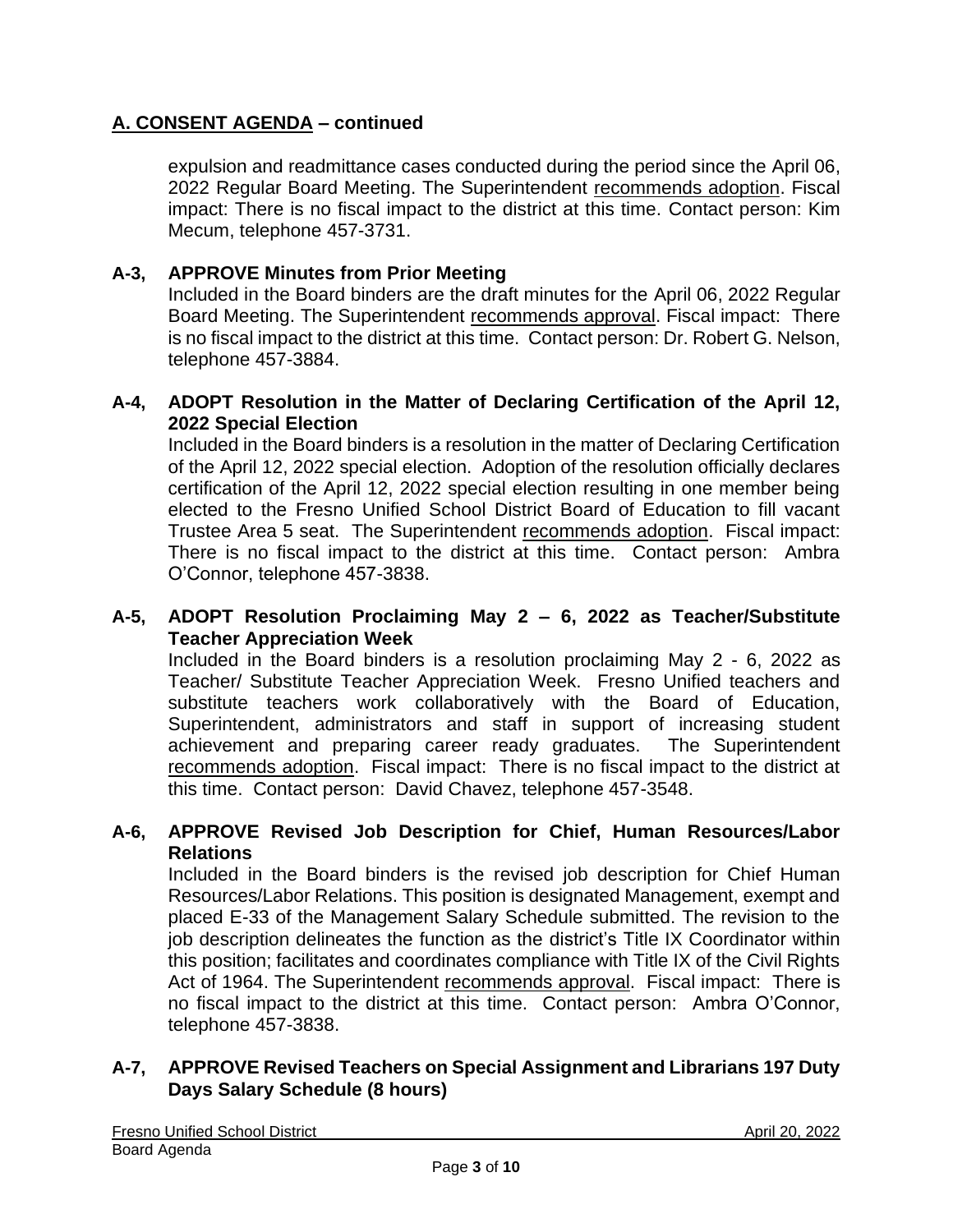Included in the Board binders is the revised Teachers on Special Assignment and Librarians 197 Duty Days Salary Schedule (8 hours).The reason for bringing the revised salary schedule for approval is to provide a publicly available Board approved salary schedule as required by CalSTRS and CalPERS regulations. Annual Board approval of employee salary schedules is consistent with best practices and is recommended by the Fresno County Superintendent of Schools. The Superintendent recommends approval. Fiscal impact: There is no fiscal impact to the district at this time. Contact person: David Chavez, telephone 457- 3548.

## **A-8, APPROVE Agreement with Born to Shine with Mike Sullivan**

Included in the Board binders is an Independent Contractor Services Agreement with Born to Shine with Mike Sullivan to provide virtual school assembly services, 12-month access to after-care support materials, and one Friday virtual check-in for each of the five schools participating in the second phase of the pilot program. This new agreement will bring the FY2022 services to \$25,000. Mike Sullivan is a National Speakers Association Youth Education Speaker who focuses on Social-Emotional learning strategies and character development. The Superintendent recommends

approval. Fiscal impact: Sufficient funds in the amount of \$12,500 are available in the Student Engagement/Campus Culture budget. Contact person: Kim Mecum, telephone 457-3731.

## **A-9, APPROVE Agreement for The Foundation of California Community Colleges Guidance Initiative Platform**

Included in the Board binders is an agreement with The Foundation of California Community Colleges Guidance Initiative Platform. If approved, this will allow Fresno Unified students to auto populate course history information into their college applications and the district to track the submission data. The Superintendent recommends approval. Fiscal impact: There is no fiscal impact to the district at this time. Contact person: Kim Mecum, telephone 457-3731.

### **A-10, APPROVE Grant Application to the Federal Department of Education- 2022 Teacher Quality Partnership Grant**

Included in the Board binders is a grant application to the Federal Department of Education – 2022 Teacher Quality Partnership Grant. The \$10 million dollar grant proposes to enroll 225 candidates over the five project years in a multiple subject program with bilingual, Transitional Kindergarten (TK), and special education pathways in partnership with Fresno State University. Enrolled residents commit to work in bilingual, TK, or special education settings for a minimum of four years after the candidate obtains their preliminary credential. The Superintendent recommends approval. Fiscal impact: The grant award can be up to \$2 million dollars each year, over the five project years for a total of \$10 million dollars from 2022/23 to 2026/27. Contact person: Kim Mecum, telephone 457-3731.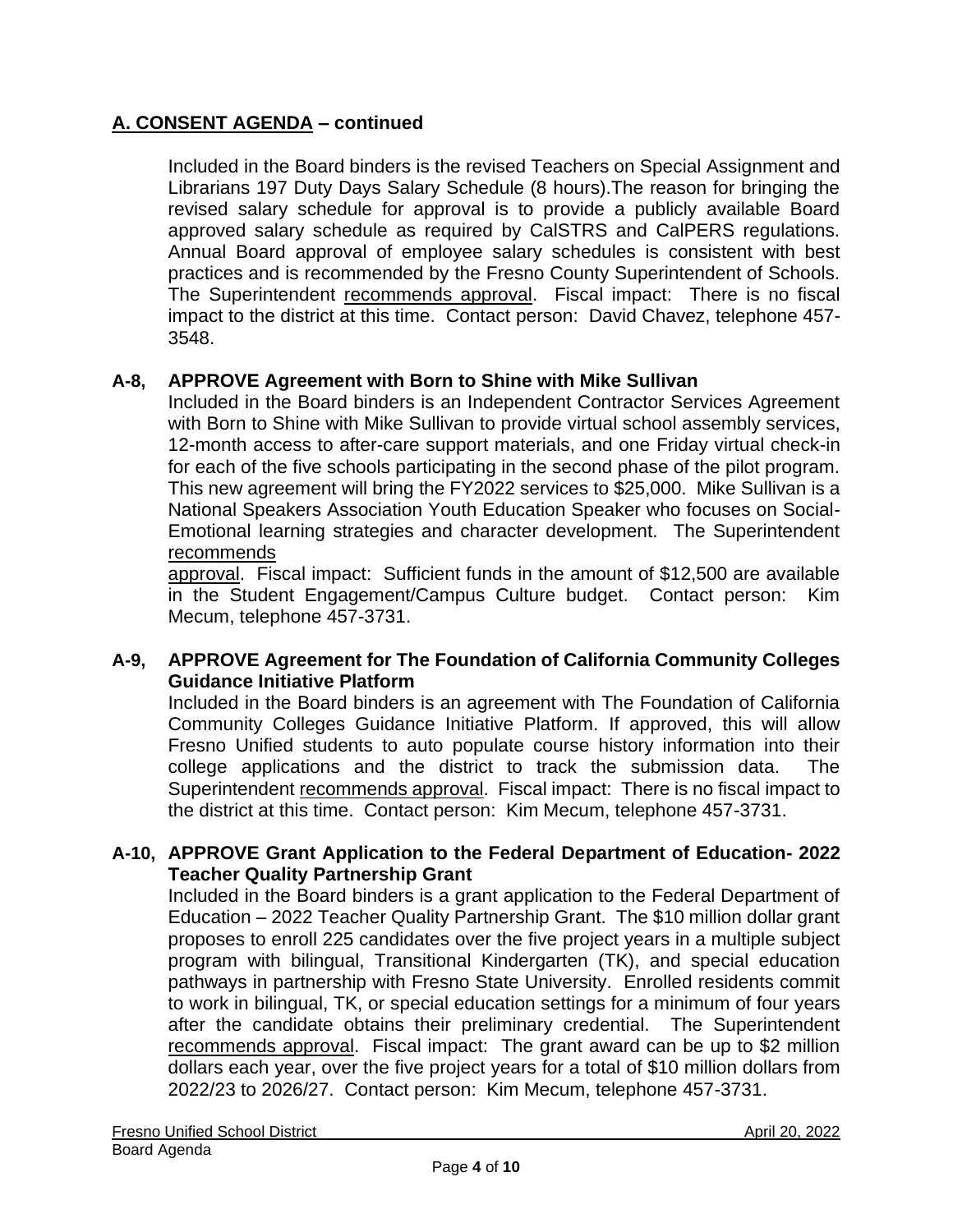### **A-11, APPROVE Award of Bid 22-28, Ventura and 10th Site and Parking Lot Improvements Phase II**

Included in the Board binders is information on Bid 22-28, for improvements to the south section of the Farber Educational Campus (office buildings) including perimeter fencing and gates, parking lot expansion, new concrete driveways and walkways, site lighting, landscaping and student garden areas, and accessibility. The Prevention and Intervention and Special Education Departments are planned to move into office space at the site in Fall 2022. Staff recommends award to the lowest responsive, responsible bidder: Ardent General, Inc. (Fresno, California) \$1,888,000. The Superintendent recommends approval. Fiscal impact: Sufficient funds in the amount of \$1,888,000 are available in the Measure X Fund. Contact person: Paul Idsvoog, telephone 457-3134.

### **A-12, DENY Claim GL21-1027-6832**

Included in the Board binders is a Claim for Damages by a minor, case GL21- 1027-6832. The Superintendent recommends the Claim be denied and the matter referred to the district's Executive Director of Benefits and Risk Management for further handling. Fiscal impact: There is no fiscal impact to the district at this time. Contact person: Santino Danisi, telephone 457-6226.

### **A-13, RATIFY Retiree Contracts with Jill Barkdull, Maureen Doyle, Sharon Melson and Arlene Rowan to Provide Extra Support to the Health Services Department**

Included in the Board binders and recommended for ratification are contracts for retired school nurses: Jill Barkdull, Maureen Doyle, Sharon Melson and Arlene Rowan. These retirees have been assisting Health Services in conducting required student hearing and vision screenings. Additionally, this year as a result of COVID, they were all performing assessments for Individual Education Plans (IEP's). There is continued need for support in order to complete 924 hours of vision and hearing screenings prior to the end of the school year. The Superintendent recommends ratification. Fiscal impact: Sufficient funds in the amount of \$56,996 (contract total since August 2021) are available in the General Fund. Contact person: Misty Her, telephone 457-3633.

### **A-14, RATIFY Grant Application to the California Commission on Teacher Credentialing - 2022 Teacher Residency Expansion Grant**

Included in the Board binders is a grant application to the California Commission on Teacher Credentialing - 2022 Teacher Residency Expansion. The \$12.1 million dollar grant proposes to enroll 485 candidates over the five project years in a multiple subject, single subject, or special education pathway in partnership with Fresno State University, Fresno Pacific University, National University, and CalState TEACH. Enrolled residents commit to work in Fresno Unified schools for a minimum of four years after the candidate obtains their preliminary credential. The Superintendent recommends ratification. Fiscal impact: The grant award is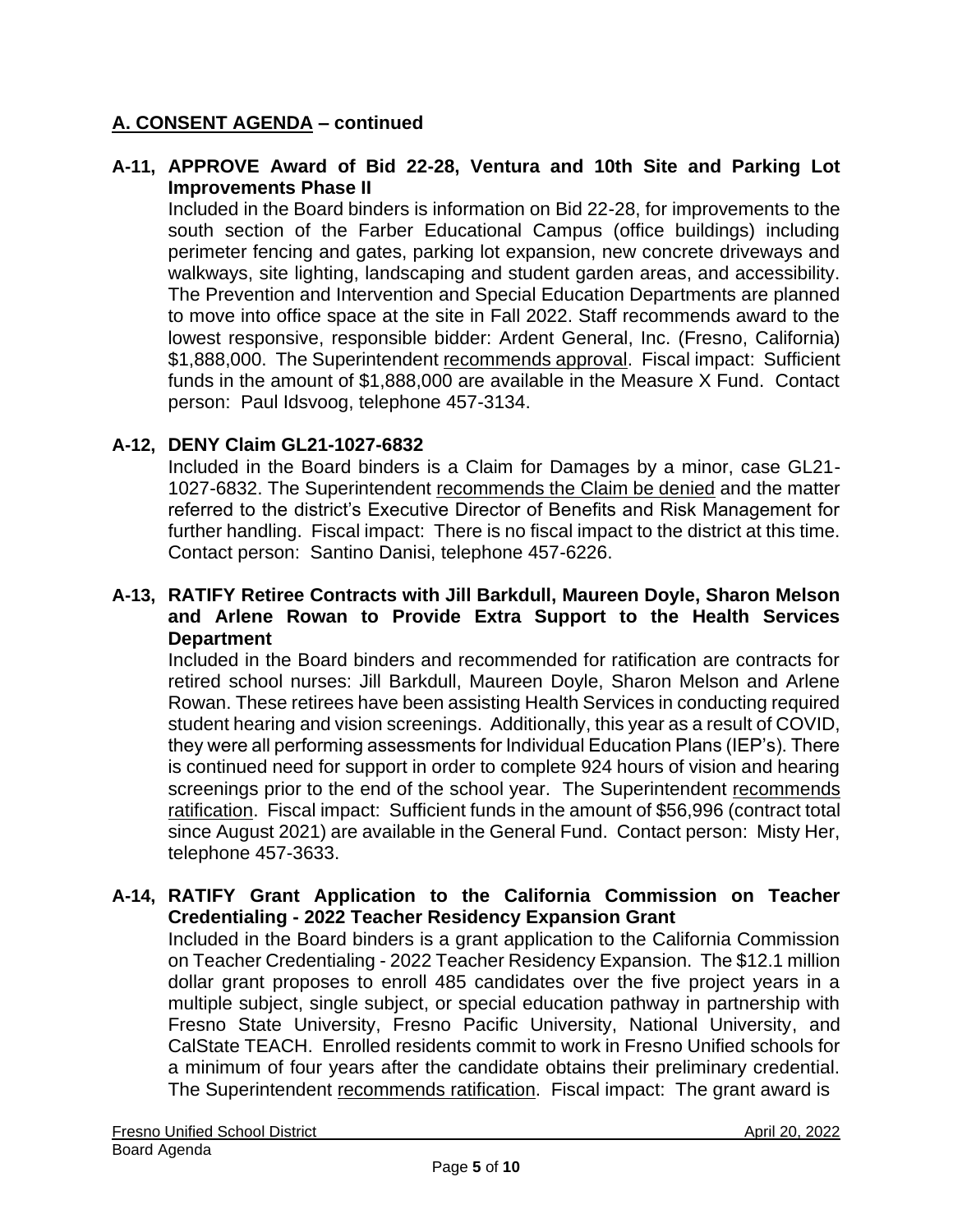up to \$12,125,000 over a five-year period from 2021/22 to 2025/26. Contact person: Kim Mecum, telephone 457-3731.

### **A-15, RATIFY the Renewal Grant Application to the California Department of Education for the After School Education and Safety Program**

Included in the Board binders is a renewal grant application to the California Department of Education for the 2022 After School Education and Safety Program (ASES). This renewal application will provide three years of continued program funding. If awarded, Fresno Unified would receive the ASES grant up to \$5,125,173. The Superintendent recommends ratification. Fiscal impact: The ASES Program requires a local match of one-third of the state grant amount. Contact person: Kim Mecum, telephone 457-3731.

### **END OF CONSENT AGENDA (ROLL CALL VOTE)**

## **B. CONFERENCE/DISCUSSION AGENDA**

#### **\*6:15 P.M.**

### **B-16, PRESENT and DISCUSS the Early Learning Department Expansion Plan for 2022/23 and Beyond**

Staff will present an overview of the expansion plan, including the plan for Universal Transitional Kindergarten (TK) and the opportunity this presents to increase services for three-year-old children. Additionally, a brief overview will be provided on inclusive learning experiences that are implemented in the Early Learning program. Fiscal impact: Sufficient funds for the 2022/23 school year Early Learning planned expansion are available through TK expansion funding and various funding programs. Contact person: Lindsay Sanders, telephone 457-3471.

#### **\*6:30 P.M.**

### **B-17, PRESENT and DISCUSS the 2022/23 Strategic Budget Development**

The Board of Education has discussed the Governor's Proposed Budget and the potential impacts on Fresno Unified, as well as the strategic budget development process, at the following Board of Education meetings:

- January 19, 2022 February 16, 2022 March 16, 2022
- February 02, 2022 March 09, 2022 April 06, 2022
- 
- 
- 

On April 20, 2022, staff and the Board will continue budget development discussions. Fiscal impact: Not available at this time. Contact person: Santino Danisi, telephone 457-6226.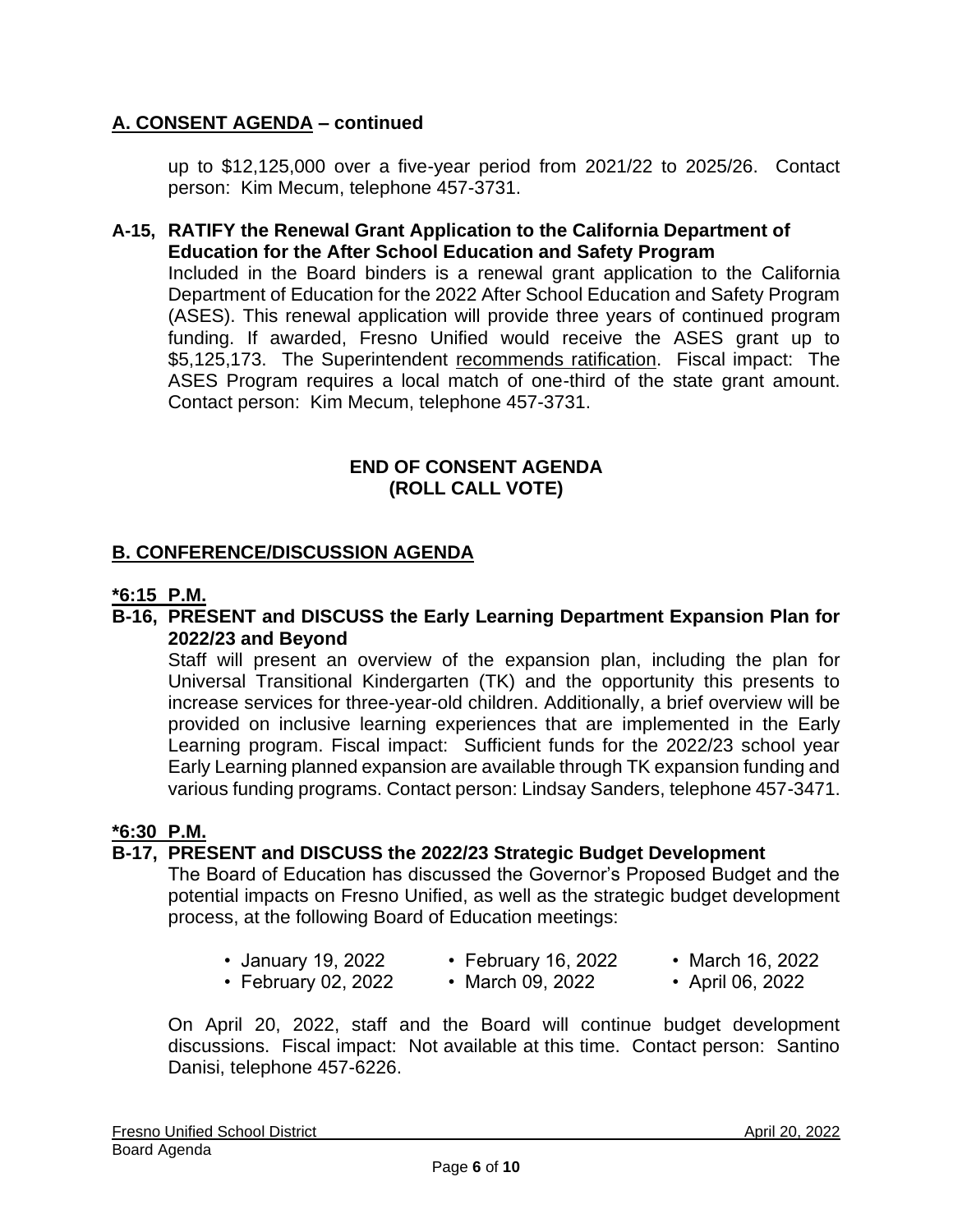# **B. CONFERENCE/DISCUSSION AGENDA - continued**

# **\*7:00 P.M.**

### **B-18, OPPORTUNITY for Public DISCUSSION of the California School Employees Association - Chapter 125 Initial Proposal to Fresno Unified School District for the 2022-2023 Reopener Agreement**

Included in the Board binders is the California School Employees Association, Chapter 125 2022-2023 initial proposal to the Fresno Unified School District presented at the April 06, 2022 meeting of the Board of Education and returned to this agenda for a formal presentation, public discussion and acknowledgement of receipt. Fiscal impact: There is no fiscal impact to the district at this time. Contact person: Paul Idsvoog, telephone 457-3134.

# **\*7:05 P.M.**

**B-19, OPPORTUNITY for Public DISCUSSION and ADOPTION of the Fresno Unified School District Initial Proposal to California School Employees Association, Chapter 125 for the 2022-2023 Reopener Agreement**

In accordance with Government Code 3547, all initial proposals of the publicschool employers shall be presented at a public meeting of the public-school employer, and thereafter shall be public record. Included in the Board binders is the Fresno Unified School District 2022-2023 initial proposal to the California School Employees Association, Chapter 125 presented at the April 06,2022 meeting of the Board of Education and returned to this agenda for a formal presentation, public discussion and Board adoption. The Superintendent recommends adoption. Fiscal impact: There is no fiscal impact to the district at this time. Contact person: Paul Idsvoog, telephone 457-3134.

## **\*7:10 P.M.**

**B-20, OPPORTUNITY for Public DISCUSSION of the California School Employees Association, Chapter 143, Food Service 2022-2023 Initial Proposal to Fresno Unified School District for the 2022-2023 Reopener Agreement**

Included in the Board binder is the California School Employees Association, Chapter 143, Food Services 2022-2023 initial proposal to the Fresno Unified School District presented at the April 06, 2022 meeting of the Board of Education and returned to this agenda for a formal presentation, public discussion and acknowledgement of receipt. Fiscal impact: There is no fiscal impact to the district at this time. Contact person: Paul Idsvoog, telephone 457-3134.

## **\*7:15 P.M.**

**B-21, OPPORTUNITY for Public DISCUSSION and ADOPTION of the Fresno Unified School District Initial Proposal to California School Employees Association, Chapter 143 for the 2022-2023 Reopener Agreement**

In accordance with Government Code 3547, all initial proposals of the publicschool employers shall be presented at a public meeting of the public-school employer, and thereafter shall be public record. Included in the Board binders is the Fresno Unified School District 2022-2023 initial proposal to the California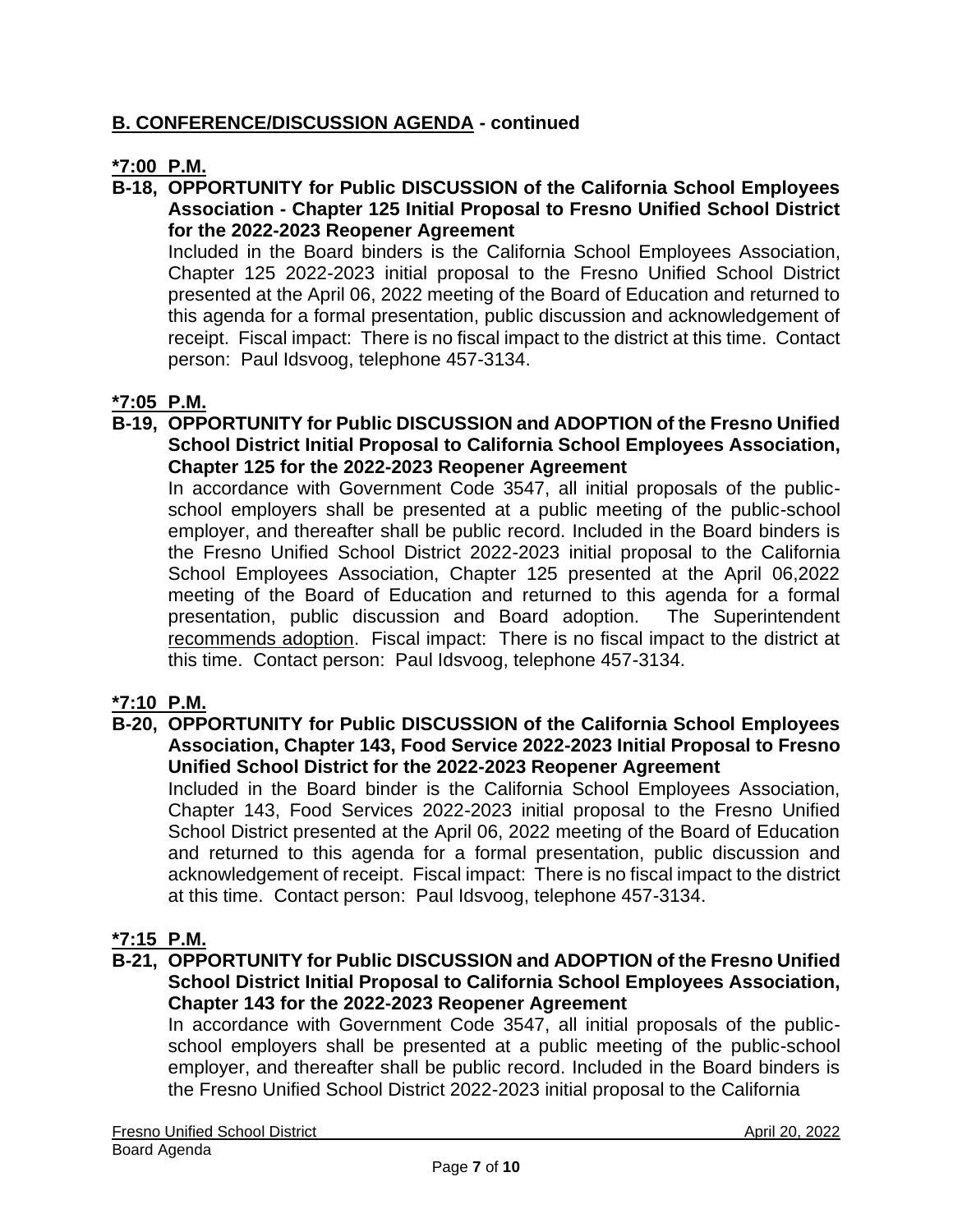# **B. CONFERENCE/DISCUSSION AGENDA - continued**

School Employees Association, Chapter 143 presented at the April 06, 2022 meeting of the Board of Education and returned to this agenda for a formal presentation, public discussion and Board adoption. The Superintendent recommends adoption. Fiscal impact: There is no fiscal impact to the district at this time. Contact person: Paul Idsvoog, telephone 457-3134.

## **\*7:20 P.M.**

### **B-22, OPPORTUNITY for Public DISCUSSION of Fresno Area Substitute Teacher Association – SEIU Local 521, Initial Proposal to Fresno Unified School District for the 2022-2025 Successor Agreement**

Included in the Board binders is the Fresno Area Substitute Teacher Association – Local 521 2022-2025 initial proposal to the Fresno Unified School District presented at the April 06, 2022 meeting of the Board of Education and returned to this agenda for a formal presentation, public discussion and acknowledgement of receipt. Fiscal impact: There is no fiscal impact to the district at this time. Contact person: Paul Idsvoog, telephone 457-3134.

## **\*7:25 P.M.**

**B-23, OPPORTUNITY for Public DISCUSSION and ADOPTION of the Fresno Unified School District Initial Proposal to Fresno Area Substitute Teacher Association – SEIU Local 521 for the 2022-2025 Successor Agreement**

In accordance with Government Code 3547, all initial proposals of the publicschool employers shall be presented at a public meeting of the public-school employer, and thereafter shall be public record. Included in the Board binders is the Fresno Unified School District 2022-2025 initial proposal to the Fresno Area Substitute Teacher Association, SEIU Local 521 presented at the April 06, 2022 meeting of the Board of Education and returned to this agenda for a formal presentation, public discussion and

Board adoption. The Superintendent recommends adoption. Fiscal impact: There is no fiscal impact to the district at this time. Contact person: Paul Idsvoog, telephone 457-3134.

## **\*7:30 P.M.**

### **B-24, OPPORTUNITY for Public DISCUSSION of the Service Employees International Union – Local 521 Initial Proposal to Fresno Unified School District for the 2022-2025 Successor Agreement**

Included in the Board binders is the Service Employees International Union - Local 521 2022-2025 initial proposal to the Fresno Unified School District presented at the April 06, 2022 meeting of the Board of Education and returned to this agenda for a formal presentation, public discussion and acknowledgement of receipt. Fiscal impact: There is no fiscal impact to the district at this time. Contact person: Paul Idsvoog, telephone 457-3134.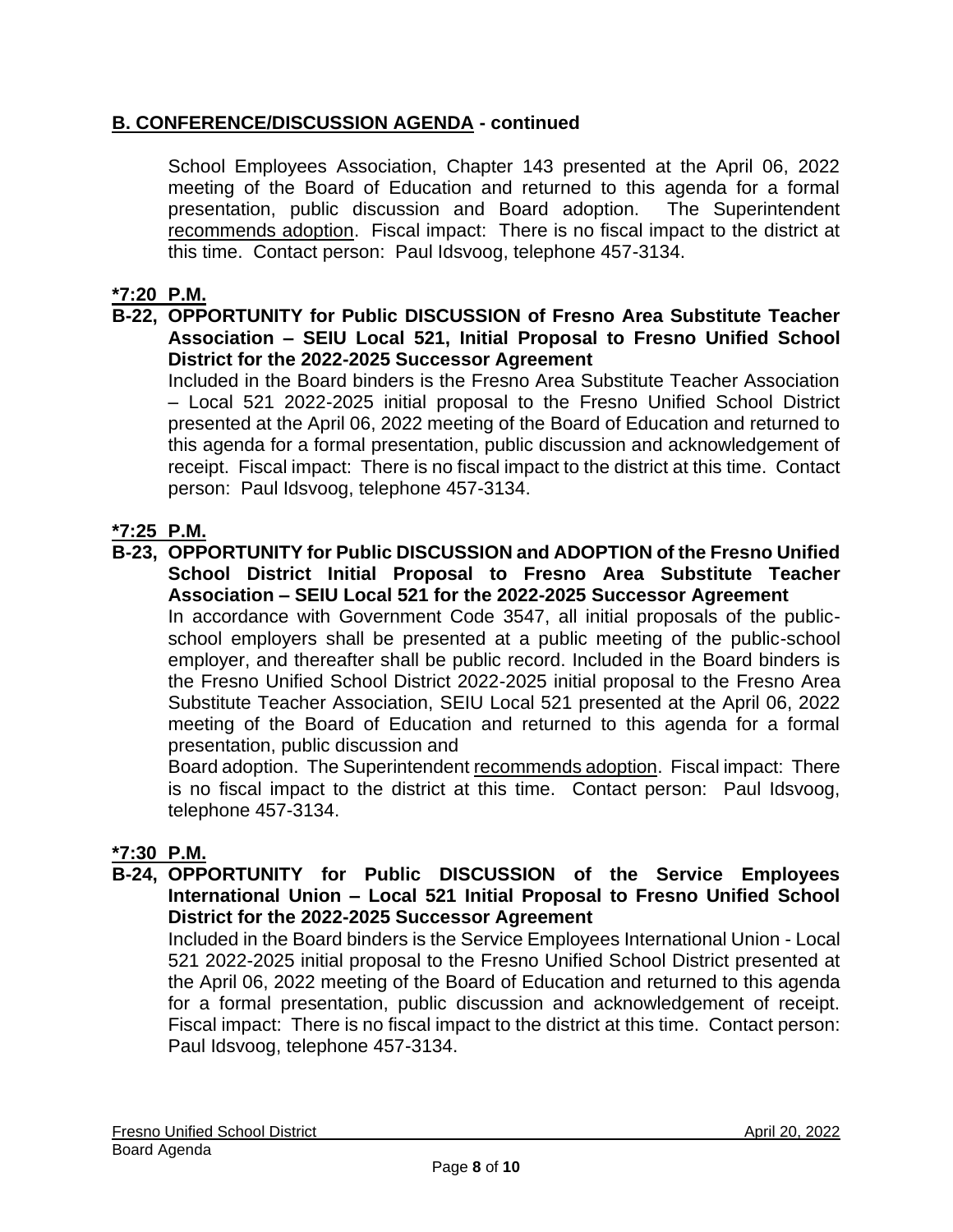# **B. CONFERENCE/DISCUSSION AGENDA - continued**

## **\*7:35 P.M.**

**B-25, OPPORTUNITY for Public DISCUSSION and ADOPTION of the Fresno Unified School District Initial Proposal to Service Employees International Union - Local 521 for the 2022-2025 Successor Agreement**

In accordance with Government Code 3547, all initial proposals of the publicschool employers shall be presented at a public meeting of the public-school employer, and thereafter shall be public record. Included in the Board binders is the Fresno Unified School District 2022-2025 initial proposal to the Service Employees International Union, Local 521 presented April 06, 2022 meeting of the Board of Education and returned to this agenda for a formal presentation, public discussion and adoption. The Superintendent recommends adoption. Fiscal impact: There is no fiscal impact to the district at this time. Contact person: Paul Idsvoog, telephone 457-3134.

## **C. RECEIVE INFORMATION & REPORTS**

### **C-26, RECEIVE Proposed Revisions for Board Policies**

Included in the Board binders are proposed revisions for the following five (5) Board Policies (BP):

- BP 5116.2 Magnet Schools
- BP 6152 Class Assignment (NEW)
- BP 6181 Alternative Schools
- BP 6181.11 Elementary and Secondary Parameters for Developing Thematic Schools and or Schools of Choice (CHANGES IN NUMBERING)
- BP 7210 Facilities Financing

These revisions meet the California School Boards Association (CSBA) recommendations and best practices. The items will be brought back for approval at a future Board meeting. There is no fiscal impact to the district. Contact person: Ambra O'Connor, telephone 457-3838.